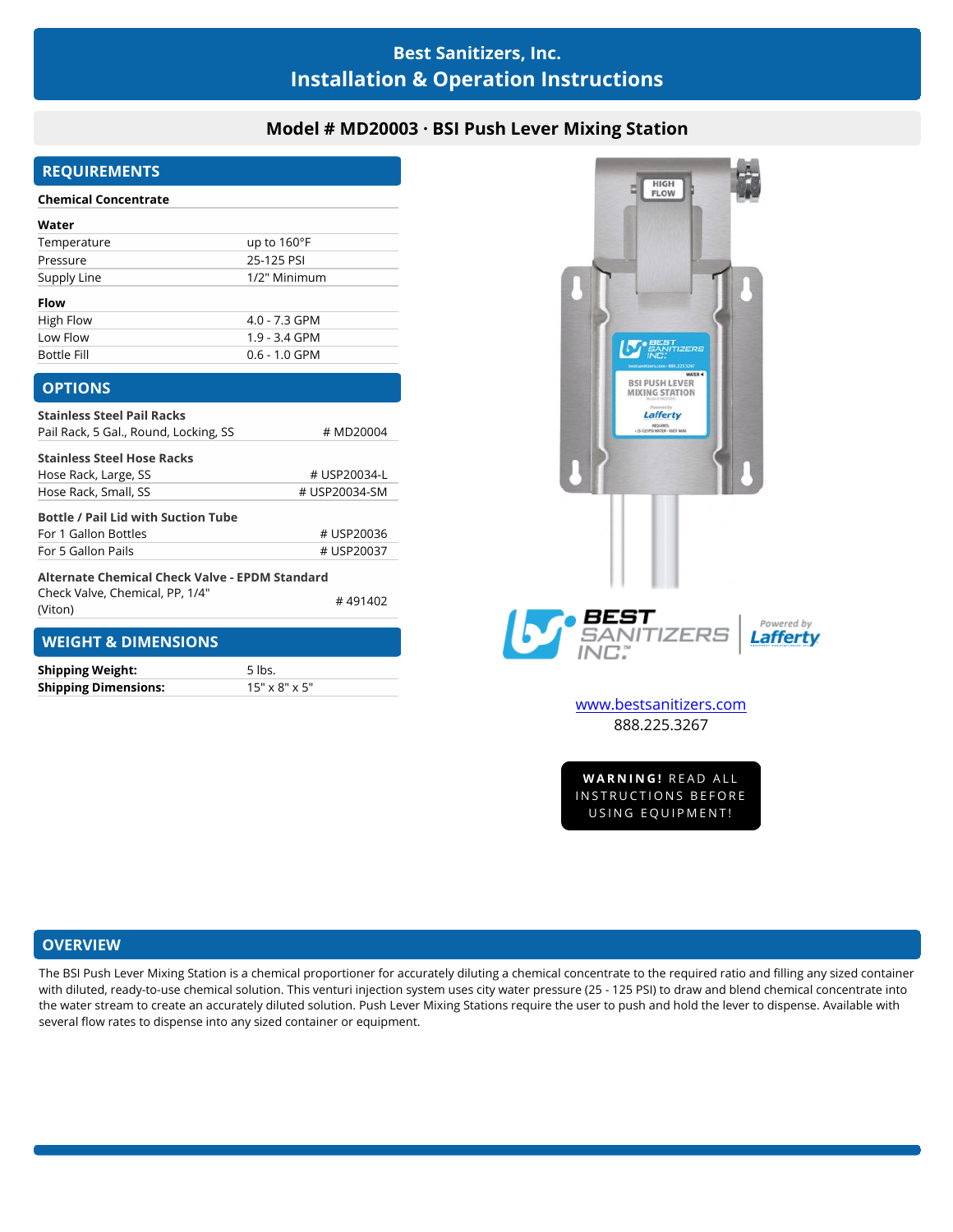## **SAFETY & OPERATIONAL PRECAUTIONS**

- For proper performance do NOT modify hose diameter or length.
- Do NOT attempt to install a discharge ball valve.
- Manufacturer assumes no liability for the use or misuse of this unit.
- **When connecting to a potable water supply follow all local codes for backflow prevention.**
- **WARNING: Contamination of your potable water supply can occur without proper backflow prevention.**
- Wear protective clothing, gloves and eye wear when working with chemicals.
- Always direct the discharge away from people and electrical devices.
- Follow the chemical manufacturer's safe handling instructions.
- Never use chemicals that if accidentally mixed could be dangerous.

## **TO INSTALL (REFER TO DIAGRAM ON NEXT PAGE)**

- 1. **DO NOT MOUNT** until metering tips and all tubes are installed.
- 2. Once metering tips and tubes are installed mount to a suitable surface above the chemical.

#### **Set the chemical dilution ratio by threading one of the color coded metering tip into each tip holder. See chemical labels for dilution ratio recommendation or consult your chemical supplier.**

- For the strongest dilution ratio do NOT install a colored metering tip.
- Select the tip color in the adjacent chart that is closest to your desired ratio and thread it into the tip holder. DO NOT OVER TIGHTEN.
- . The dilution ratios in the metering tip chart are based on 40 PSI with the Mixing Station running and wate thin chemicals with a viscosity of 1CPS.
- If your water pressure is other than 40 PSI use the "Metering Tip Selection Formula" GPM x 128  $\div$  dilution ratio = chemical oz. per minute (match to tip color)
- Thicker chemicals will require a larger tip than the ratios shown in the chart.
- Application results will ultimately determine final tip color.
- Push the chemical tubes over the tip holders and place the strainer in the chemical concentrate.
- Push the discharge tubes completely over the barbs.

#### **TO OPERATE**

- 1. Once metering tips are installed, connect the chemical and discharge tubes as shown in the diagram.
- 2. Mount the unit to a suitable surface above the chemical supply to prevent siphoning.
- 3. To prevent blocking the small water jets in the injector flush any new plumbing of debris before connecting. If water piping is older and has known contaminants, install a water filter.
- 4. Connect water supply.
- 5. Immerse the chemical strainers into your chemical concentrates.
- 6. Hold the discharge tube inside the container to be filled, do not release it, completely depress the push lever.
- 7. When container is filled to the desired level, release the lever and keep the discharge tube in the contain $\epsilon$ till it completely drains before removing it.
- 8. Make final metering tip adjustments based on application results. Try the next larger sized metering tip until the results are acceptable.

| <b>Metering Tip Selection Chart</b>              |         |                                            |                    |                              |
|--------------------------------------------------|---------|--------------------------------------------|--------------------|------------------------------|
| <b>Metering Tip</b>                              | Oz. per | <b>Example: Dilution Ratio</b><br>@ 40 PSI |                    |                              |
| <b>Color</b>                                     | Min.    | <b>High</b><br><b>Flow</b>                 | Low<br><b>Flow</b> | <b>Bottle</b><br><b>Fill</b> |
| Brown                                            | 0.56    | 1031:1                                     | 480:1              | 142:1                        |
| Clear                                            | 0.88    | 656:1                                      | 305:1              | 90:1                         |
| <b>Bright Purple</b>                             | 1.38    | 418:1                                      | 195:1              | 58:1                         |
| White                                            | 2.15    | 269:1                                      | 125:1              | 37:1                         |
| Pink                                             | 2.93    | 197:1                                      | 92:1               | 27:1                         |
| Corn Yellow                                      | 3.84    | 150:1                                      | 70:1               | 21:1                         |
| Dark Green                                       | 4.88    | 118:1                                      | 55:1               | 16:1                         |
| Orange                                           | 5.77    | 100:1                                      | 47:1               | 14:1                         |
| Gray                                             | 6.01    | 96:1                                       | 45:1               | 13:1                         |
| Light Green                                      | 7.01    | 82:1                                       | 38:1               | 11:1                         |
| Med. Green                                       | 8.06    | 72:1                                       | 33:1               | 10:1                         |
| Clear Pink                                       | 9.43    | 61:1                                       | 29:1               | 8:1                          |
| Yellow Green                                     | 11.50   | 50:1                                       | 23:1               | 7:1                          |
| Burgandy                                         | 11.93   | 48:1                                       | 23:1               | 7:1                          |
| Pale Pink                                        | 13.87   | 42:1                                       | 19:1               | 6:1                          |
| Light Blue                                       | 15.14   | 38:1                                       | 18:1               | 5:1                          |
| Dark Purple                                      | 17.88   | 32:1                                       | 15:1               | 4:1                          |
| Navy Blue                                        | 25.36   | 23:1                                       | 11:1               | 3:1                          |
| Clear Aqua                                       | 28.60   | 20:1                                       | 9:1                | 3:1                          |
| <b>Black</b>                                     | 50.00   | 12:1                                       | 5:1                |                              |
| No Tip Ratio Up To:                              |         | 4.8:1                                      | 3.5:1              | 1.7:1                        |
| The dilution ration above are approximate value. |         |                                            |                    |                              |

The dilution ratios above are approximate values. Due to chemical viscosity, actual dilution ratios may vary.

#### **Metering Tip Selection Formula** (GPM x 128) / Dilution Ratio = Oz per Min

| <b>Flow Rate Chart</b> |                  |                 |                    |
|------------------------|------------------|-----------------|--------------------|
| <b>Pressure</b>        | <b>Flow Rate</b> |                 |                    |
| <b>PSI</b>             | <b>High Flow</b> | <b>Low Flow</b> | <b>Bottle Fill</b> |
| 40                     | 4.51             | 2.10            | 0.62               |
| 50                     | 5.04             | 2.35            | 0.69               |
| 60                     | 5.52             | 2.57            | 0.76               |
| 70                     | 5.97             | 2.78            | 0.82               |
| 80                     | 6.38             | 2.97            | 0.88               |
| 90                     | 6.77             | 3.15            | 0.93               |
| 100                    | 7.13             | 3.32            | 0.98               |
| 110                    | 7.48             | 3.48            | 1.03               |
| 120                    | 7.81             | 3.64            | 1.07               |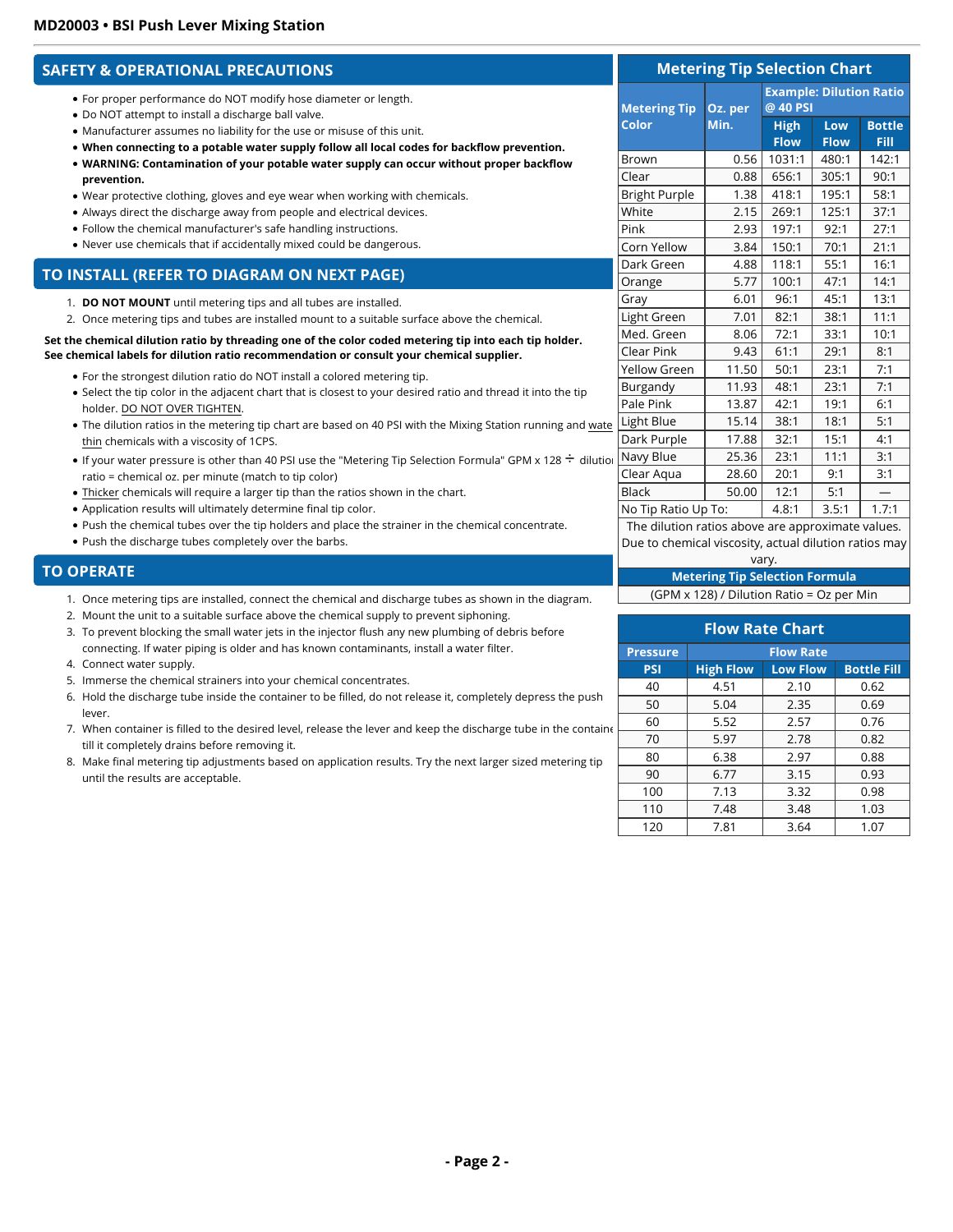